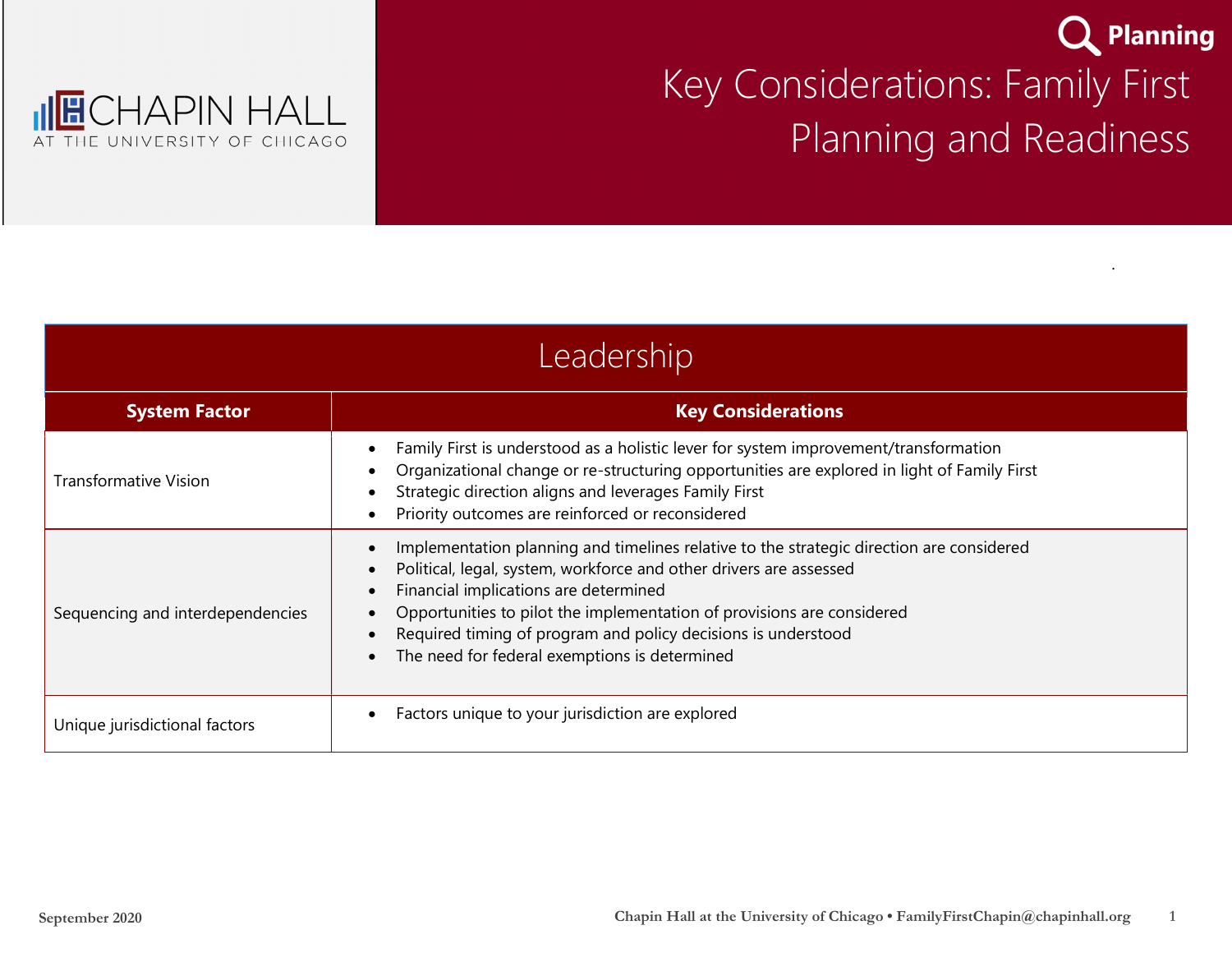| Provisions                         |                                                                                                                                                                                                                                                                     |  |
|------------------------------------|---------------------------------------------------------------------------------------------------------------------------------------------------------------------------------------------------------------------------------------------------------------------|--|
| <b>Component</b>                   | <b>Key Considerations</b>                                                                                                                                                                                                                                           |  |
| Target populations                 | Target populations are empirically/analytically derived<br>٠<br>Characteristics, needs, size, and location of target population are understood                                                                                                                      |  |
| Stakeholder engagement             | Specific or new partner and stakeholder groups are engaged<br>$\bullet$<br>Implications for partner and stakeholders' businesses models or processes are considered<br>Youth, family, and resource parent stakeholders are engaged<br>$\bullet$                     |  |
| Communications                     | Internal communication strategies are developed and implemented<br>$\bullet$<br>External communication strategies are developed and implemented<br>$\bullet$<br>Capacity to leverage existing communication platforms or create new ones is identified<br>$\bullet$ |  |
| <b>Practice Model</b>              | Child welfare practice model is aligned with the provision<br>$\bullet$                                                                                                                                                                                             |  |
| Child and family assessment        | Assessment requirements are determined<br>$\bullet$<br>Assessment changes or updates are identified<br>$\bullet$                                                                                                                                                    |  |
| Case and service planning          | Case and service plans are aligned<br>$\bullet$<br>Business processes for case and service plans are updated<br>$\bullet$                                                                                                                                           |  |
| Service array                      | Data informs target population and identification of existing/needed service array<br>$\bullet$<br>Service array matches the needs of the population in type and scope<br>$\bullet$                                                                                 |  |
| Casework and supervisory practices | Casework and supervisory practices support the provision<br>$\bullet$<br>Needed casework and supervisory practice changes are determined                                                                                                                            |  |
| Policies, regulations and rules    | State/Tribal and agency policies align with the provision<br>$\bullet$<br>Legislation, regulations, policies, and procedural changes needed are determined<br>$\bullet$                                                                                             |  |